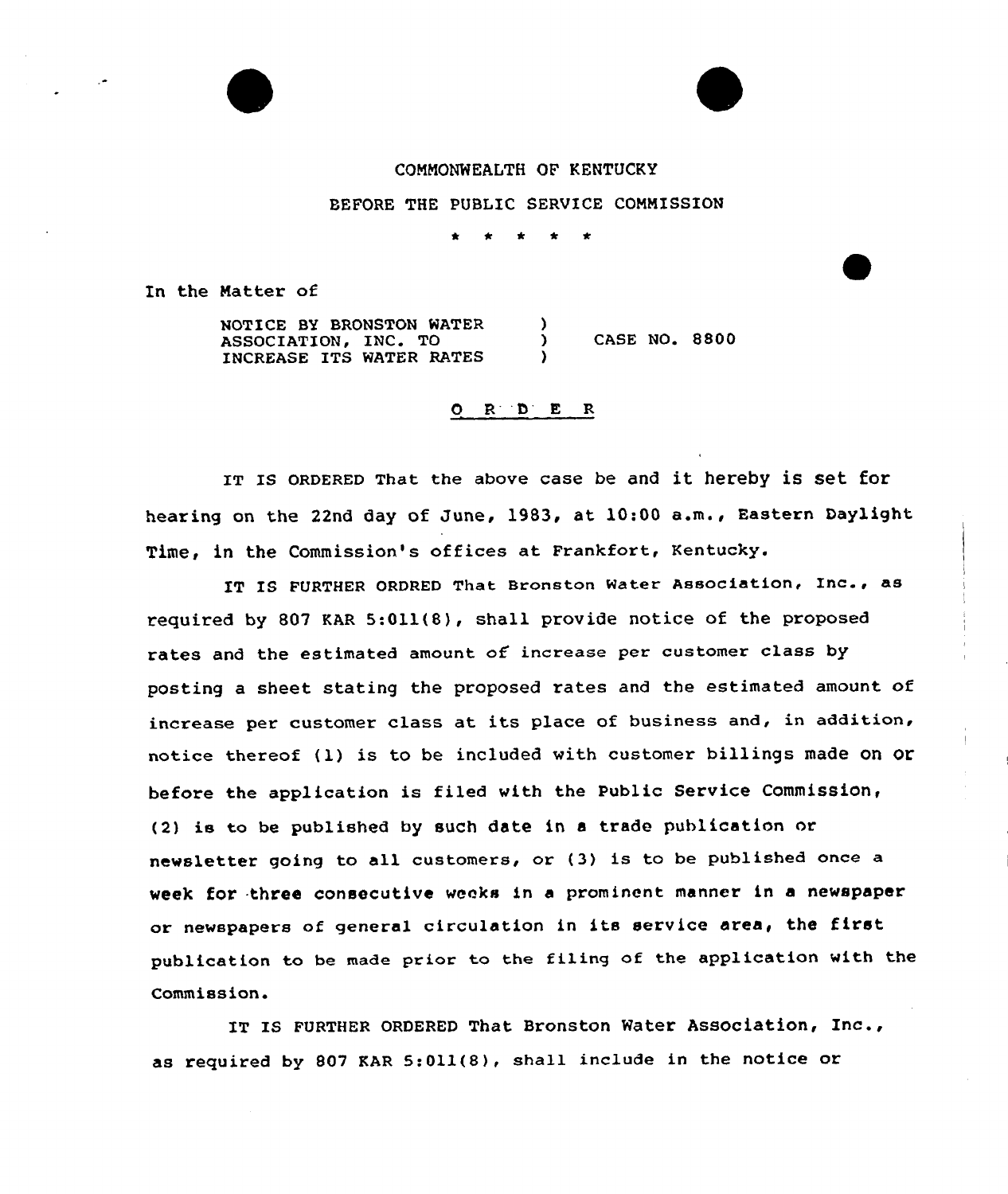publication a statement to the effect (1) that any corporation, association, body politic or person may, by motion within 30 days after receiving notice of the proposed rate changes, request leave to intervene; (2) that the motion to intervene should be submitted to the Public Service Commission, 730 Schenkel Lane, P. 0. Box 6l5, Frankfort, Kentucky, 40602, and should set forth the grounds for the request including the status and interest of the party; and (3) that a copy of the application and testimony is available for inspection (name of location or locations) and that copies of the applicaton and testimony may be obtained by each intervenor in this proceeding by contacting the applicant at a name and address to be stated in the notice or pulication. Each notice or publication shall also contain the following language:

> The rates contained in this notice are the rates proposed by Bronston Water Association, Inc.<br>However, the Public Service Commission may order rates to be charged that differ from these proposed rates. Such action may result in rates for consumers other than the rates in this notice.

IT IS FURTHER ORDERED That where notice of the hearing pursuant to KRS 424.300 is published by Bronston Water Association, Inc. in a newspaper, it shall be published in <sup>a</sup> newspaper of general circulation in the areas that will be affected one time not less than <sup>7</sup> nor more than 21 days prior to the hearing giving the purpose, time, place and date of hearing.